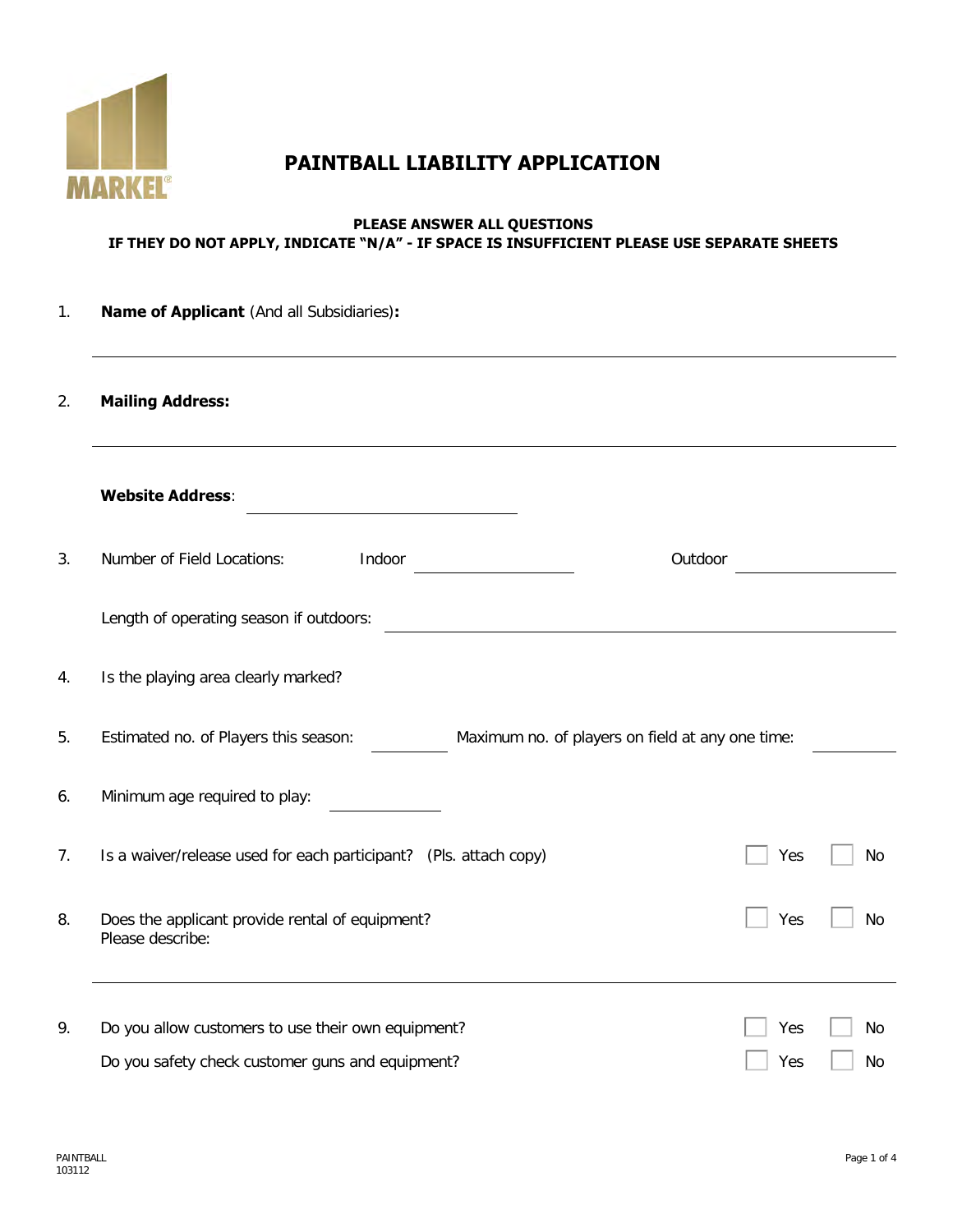| 10. | What safety protection gear is required?                                                                                                                                         |                 |                          |
|-----|----------------------------------------------------------------------------------------------------------------------------------------------------------------------------------|-----------------|--------------------------|
| 11. | What safety protection gear is provided?                                                                                                                                         |                 |                          |
| 12. | Are spectators allowed?<br>If Yes, do you use paintball netting for spectator area?                                                                                              |                 | Yes<br>No                |
| 13. | Describe any barriers or obstacles and their construction:                                                                                                                       |                 |                          |
| 14. | Any towers over 4 feet high?<br>If Yes, how high?                                                                                                                                |                 | Yes<br>No                |
| 15. | Are games always refereed?                                                                                                                                                       |                 | No<br>Yes                |
| 16. | Any night games?                                                                                                                                                                 |                 | Yes<br>No                |
| 17. | Are safety rules and procedures posted on premises?<br>Where are they displayed?                                                                                                 |                 | Yes<br>No                |
| 18. | Range of and velocity of paint pellets:                                                                                                                                          |                 |                          |
| 19. | Are alcoholic beverages allowed on premises?                                                                                                                                     | Yes<br>No       |                          |
| 20. | Do you have a snack bar or restaurant?                                                                                                                                           | No<br>Yes       |                          |
| 21. | <b>Estimated Payroll:</b><br>No. of principal(s) & employees:<br>Are all employees covered under WSIB?<br>If "No", please list numbers by job description and estimated payroll: |                 |                          |
|     |                                                                                                                                                                                  |                 | Yes<br>No                |
|     | <b>Numbers</b>                                                                                                                                                                   | Job Description | <b>Estimated Payroll</b> |
|     |                                                                                                                                                                                  |                 |                          |
|     |                                                                                                                                                                                  |                 |                          |
|     |                                                                                                                                                                                  |                 |                          |
|     |                                                                                                                                                                                  |                 |                          |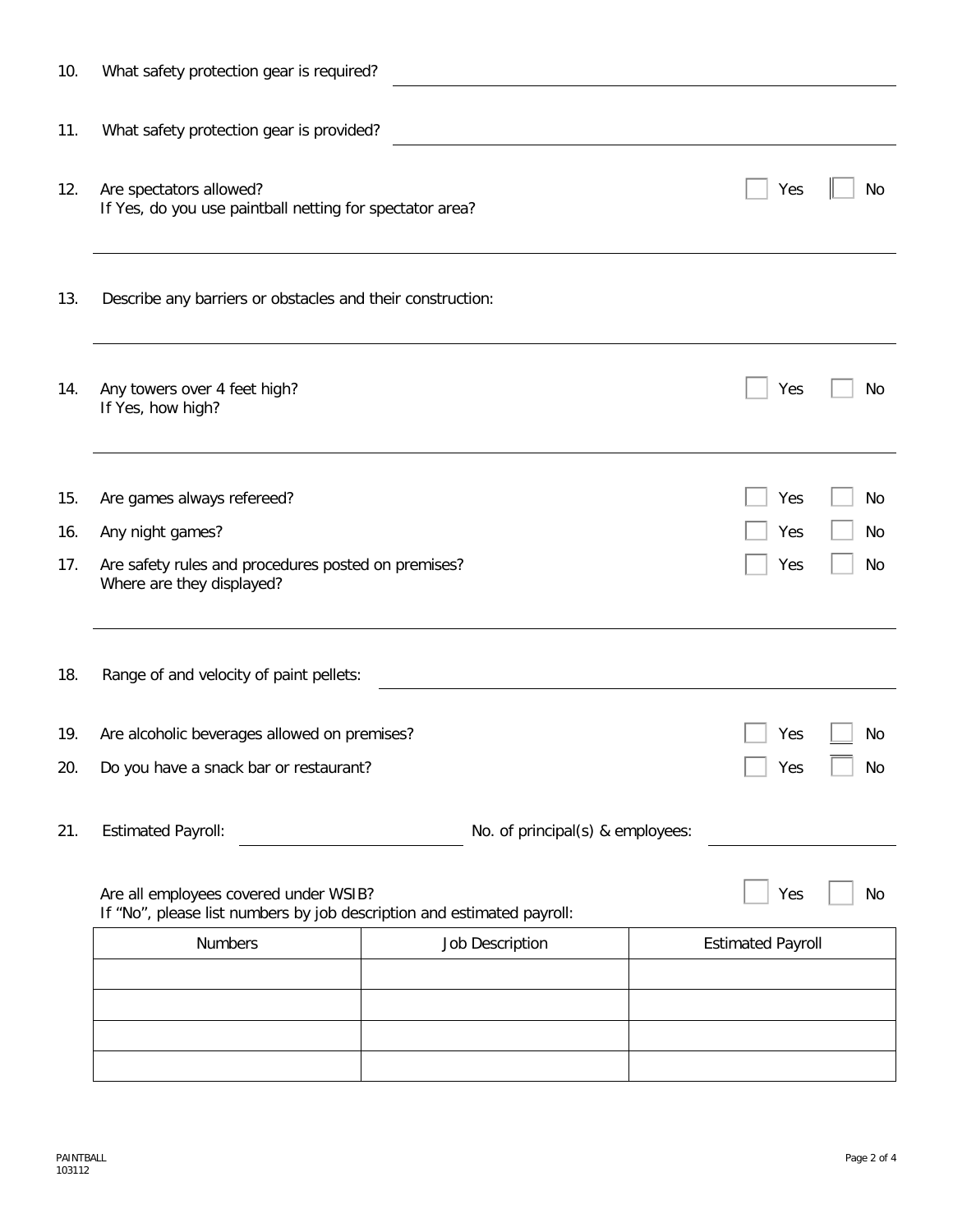| 22. | <b>Estimated Revenues:</b>                                                       |                                                      |       |         |           |
|-----|----------------------------------------------------------------------------------|------------------------------------------------------|-------|---------|-----------|
|     | Admission:                                                                       | Equipment Sales:                                     | Food: | Liquor: |           |
|     |                                                                                  |                                                      |       |         |           |
| 23. | Where are the CO2 tanks stored?                                                  |                                                      |       |         |           |
|     |                                                                                  |                                                      |       |         |           |
|     | How are they secured?                                                            |                                                      |       |         |           |
| 24. | Does applicant presently carry insurance?<br>If Yes, who is the present insurer: |                                                      |       | Yes     | No        |
|     |                                                                                  |                                                      |       |         |           |
|     | Premium:                                                                         | Limit:                                               |       |         |           |
|     |                                                                                  |                                                      |       |         |           |
|     | Is the present insurance Claims Made?<br>If Yes, state retro date:               |                                                      |       | Yes     | No        |
|     |                                                                                  |                                                      |       |         |           |
|     | Are they willing to renew?                                                       |                                                      |       | Yes     | <b>No</b> |
|     | If No, please explain:                                                           |                                                      |       |         |           |
|     |                                                                                  |                                                      |       |         |           |
|     | If No, please describe:                                                          | Does the policy cover all operations of the Insured? |       | Yes     | No        |
|     |                                                                                  |                                                      |       |         |           |

### 25. **Claims History**

Include total costs from ground up for each claim, whether covered by insurance or not. Include loss experience of companies which have been taken over or merged with your company.

|                              |                                                                              |                |      | <b>AMOUNT</b>   |                   |               |
|------------------------------|------------------------------------------------------------------------------|----------------|------|-----------------|-------------------|---------------|
| Date of<br><b>Occurrence</b> | <b>Describe Occurrence</b><br><b>And Injury or Damage</b>                    | <b>Reserve</b> | Paid | <b>Expenses</b> | <b>Deductible</b> | <b>Status</b> |
|                              |                                                                              |                |      |                 |                   |               |
|                              |                                                                              |                |      |                 |                   |               |
|                              |                                                                              |                |      |                 |                   |               |
|                              |                                                                              |                |      |                 |                   |               |
| 26.<br>If Yes, give details: | Are you aware of any other incidents which may result in claims against you? |                |      |                 | Yes               | No            |